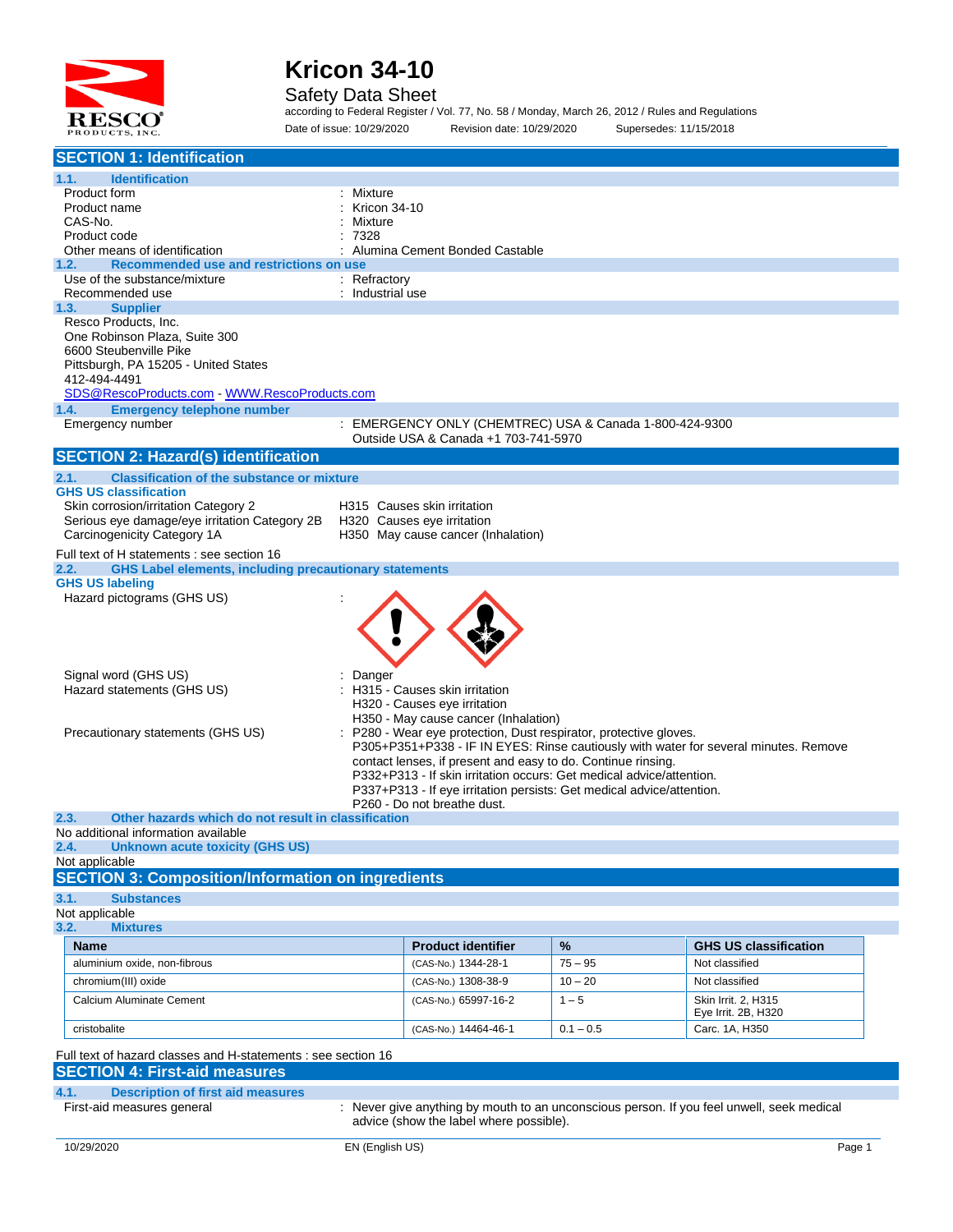Safety Data Sheet

according to Federal Register / Vol. 77, No. 58 / Monday, March 26, 2012 / Rules and Regulations

| First-aid measures after inhalation<br>First-aid measures after skin contact<br>First-aid measures after eye contact<br>First-aid measures after ingestion<br>Most important symptoms and effects (acute and delayed)<br>4.2.    | Allow affected person to breathe fresh air. Allow the victim to rest.<br>Gently wash with plenty of soap and water.<br>IF IN EYES: Rinse cautiously with water for several minutes. Remove contact lenses, if present<br>and easy to do. Continue rinsing.<br>: Rinse mouth. Get medical advice/attention if you feel unwell. Do not induce vomiting. |  |  |
|----------------------------------------------------------------------------------------------------------------------------------------------------------------------------------------------------------------------------------|-------------------------------------------------------------------------------------------------------------------------------------------------------------------------------------------------------------------------------------------------------------------------------------------------------------------------------------------------------|--|--|
| Symptoms/effects after inhalation<br>Symptoms/effects after skin contact<br>Symptoms/effects after eye contact<br>Immediate medical attention and special treatment, if necessary<br>4.3.<br>No additional information available | : May cause cancer by inhalation. Danger of serious damage to health by prolonged exposure<br>through inhalation.<br>: Causes skin irritation.<br>: Causes eye irritation.                                                                                                                                                                            |  |  |
| <b>SECTION 5: Fire-fighting measures</b>                                                                                                                                                                                         |                                                                                                                                                                                                                                                                                                                                                       |  |  |
| Suitable (and unsuitable) extinguishing media<br>5.1.<br>Suitable extinguishing media<br>Unsuitable extinguishing media                                                                                                          | : Use extinguishing media appropriate for surrounding fire.<br>: In case of fire, all extinguishing media allowed.                                                                                                                                                                                                                                    |  |  |
| 5.2.<br>Specific hazards arising from the chemical<br>Fire hazard<br>Special protective equipment and precautions for fire-fighters<br>5.3.                                                                                      | : Non-flammable.                                                                                                                                                                                                                                                                                                                                      |  |  |
| Firefighting instructions<br>Protection during firefighting<br><b>SECTION 6: Accidental release measures</b>                                                                                                                     | : No specific fire-fighting instructions required.<br>: Do not enter fire area without proper protective equipment, including respiratory protection.                                                                                                                                                                                                 |  |  |
| 6.1.<br>Personal precautions, protective equipment and emergency procedures                                                                                                                                                      |                                                                                                                                                                                                                                                                                                                                                       |  |  |
| 6.1.1.<br>For non-emergency personnel<br>Protective equipment<br>6.1.2.<br>For emergency responders                                                                                                                              | : Avoid creating or spreading dust.                                                                                                                                                                                                                                                                                                                   |  |  |
| Protective equipment<br><b>Environmental precautions</b><br>6.2.<br>Prevent entry to sewers and public waters.                                                                                                                   | : Equip cleanup crew with proper protection.                                                                                                                                                                                                                                                                                                          |  |  |
| Methods and material for containment and cleaning up<br>6.3.                                                                                                                                                                     |                                                                                                                                                                                                                                                                                                                                                       |  |  |
| For containment<br>Methods for cleaning up                                                                                                                                                                                       | : Collect spillage.<br>: On land, sweep or shovel into suitable containers.                                                                                                                                                                                                                                                                           |  |  |
| <b>Reference to other sections</b><br>6.4.                                                                                                                                                                                       |                                                                                                                                                                                                                                                                                                                                                       |  |  |
| No additional information available                                                                                                                                                                                              |                                                                                                                                                                                                                                                                                                                                                       |  |  |
| <b>SECTION 7: Handling and storage</b>                                                                                                                                                                                           |                                                                                                                                                                                                                                                                                                                                                       |  |  |
| 7.1.<br><b>Precautions for safe handling</b>                                                                                                                                                                                     |                                                                                                                                                                                                                                                                                                                                                       |  |  |
| Precautions for safe handling<br>Hygiene measures                                                                                                                                                                                | : Do not handle until all safety precautions have been read and understood. Avoid contact with<br>skin and eyes. Do not breathe dust.<br>: Wash hands and other exposed areas with mild soap and water before eating, drinking or                                                                                                                     |  |  |
|                                                                                                                                                                                                                                  | smoking and when leaving work.                                                                                                                                                                                                                                                                                                                        |  |  |
| Conditions for safe storage, including any incompatibilities<br>7.2.<br>Storage conditions<br>Incompatible products                                                                                                              | : Store this product in a dry location where it can be protected from the elements.<br>: Strong bases. Strong acids.                                                                                                                                                                                                                                  |  |  |
| <b>SECTION 8: Exposure controls/personal protection</b>                                                                                                                                                                          |                                                                                                                                                                                                                                                                                                                                                       |  |  |
| 8.1.<br><b>Control parameters</b>                                                                                                                                                                                                |                                                                                                                                                                                                                                                                                                                                                       |  |  |
| $\overline{\phantom{a}}$<br>Kricon 34-10 (Mixture)                                                                                                                                                                               |                                                                                                                                                                                                                                                                                                                                                       |  |  |
| No additional information available                                                                                                                                                                                              |                                                                                                                                                                                                                                                                                                                                                       |  |  |
| aluminium oxide, non-fibrous (1344-28-1)                                                                                                                                                                                         |                                                                                                                                                                                                                                                                                                                                                       |  |  |
| <b>USA - ACGIH - Occupational Exposure Limits</b>                                                                                                                                                                                |                                                                                                                                                                                                                                                                                                                                                       |  |  |
| ACGIH TWA (mg/m <sup>3</sup> )                                                                                                                                                                                                   | 1 mg/m <sup>3</sup> respirable dust                                                                                                                                                                                                                                                                                                                   |  |  |
| Calcium Aluminate Cement (65997-16-2)                                                                                                                                                                                            |                                                                                                                                                                                                                                                                                                                                                       |  |  |
| No additional information available                                                                                                                                                                                              |                                                                                                                                                                                                                                                                                                                                                       |  |  |
| chromium(III) oxide (1308-38-9)                                                                                                                                                                                                  |                                                                                                                                                                                                                                                                                                                                                       |  |  |
| USA - ACGIH - Occupational Exposure Limits                                                                                                                                                                                       |                                                                                                                                                                                                                                                                                                                                                       |  |  |
| ACGIH TWA (mg/m <sup>3</sup> )                                                                                                                                                                                                   | 0.003 mg/m <sup>3</sup> (Inhalable fraction)                                                                                                                                                                                                                                                                                                          |  |  |
| cristobalite (14464-46-1)                                                                                                                                                                                                        |                                                                                                                                                                                                                                                                                                                                                       |  |  |
| USA - ACGIH - Occupational Exposure Limits                                                                                                                                                                                       |                                                                                                                                                                                                                                                                                                                                                       |  |  |
| ACGIH TWA (mg/m <sup>3</sup> )<br>0.025 mg/m <sup>3</sup> respirable dust                                                                                                                                                        |                                                                                                                                                                                                                                                                                                                                                       |  |  |
| USA - OSHA - Occupational Exposure Limits                                                                                                                                                                                        |                                                                                                                                                                                                                                                                                                                                                       |  |  |
| OSHA PEL (TWA) (mg/m <sup>3</sup> )                                                                                                                                                                                              | 0.05 mg/m <sup>3</sup> respirable dust                                                                                                                                                                                                                                                                                                                |  |  |
| <b>Appropriate engineering controls</b><br>8.2.<br>Appropriate engineering controls                                                                                                                                              | : Provide adequate ventilation to minimize dust concentrations.                                                                                                                                                                                                                                                                                       |  |  |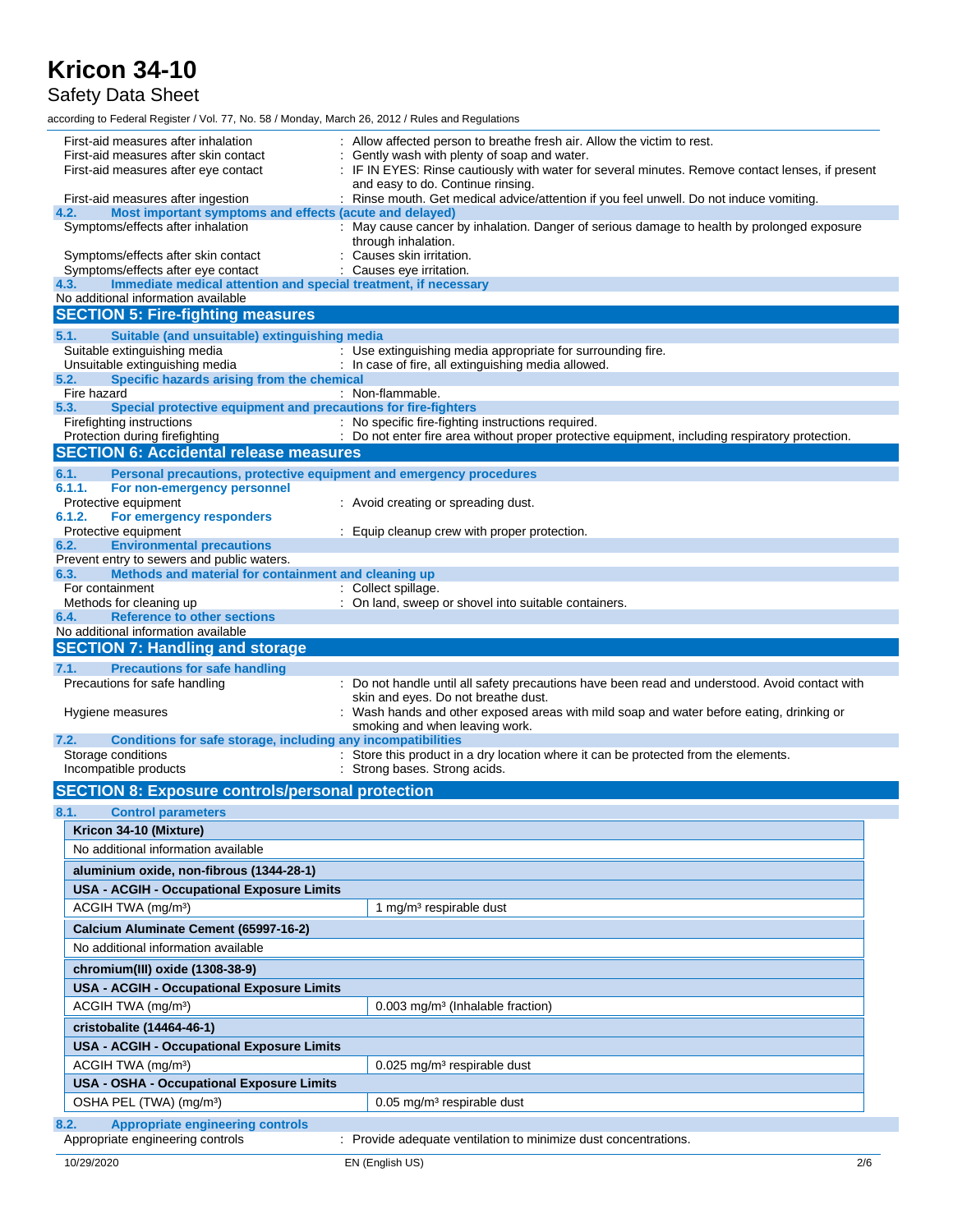#### Safety Data Sheet

according to Federal Register / Vol. 77, No. 58 / Monday, March 26, 2012 / Rules and Regulations

**8.3. Individual protection measures/Personal protective equipment**

| <u>ბ.ა.</u><br>individual protection measures/Personal protective equipment<br>Personal protective equipment: |                     |  |  |  |
|---------------------------------------------------------------------------------------------------------------|---------------------|--|--|--|
| Avoid all unnecessary exposure.                                                                               |                     |  |  |  |
| <b>Hand protection:</b>                                                                                       |                     |  |  |  |
| Wear protective gloves.                                                                                       |                     |  |  |  |
| Eye protection:                                                                                               |                     |  |  |  |
| Chemical goggles or safety glasses<br>Skin and body protection:                                               |                     |  |  |  |
| Wear suitable protective clothing                                                                             |                     |  |  |  |
| <b>Respiratory protection:</b>                                                                                |                     |  |  |  |
| Wear appropriate mask                                                                                         |                     |  |  |  |
| <b>SECTION 9: Physical and chemical properties</b>                                                            |                     |  |  |  |
| 9.1.<br>Information on basic physical and chemical properties<br>Physical state                               | : Solid             |  |  |  |
| Appearance                                                                                                    | Granular mixture.   |  |  |  |
| Color                                                                                                         | Green               |  |  |  |
| Odor                                                                                                          | odorless            |  |  |  |
| Odor threshold                                                                                                | No data available   |  |  |  |
| рH                                                                                                            | No data available   |  |  |  |
| Melting point                                                                                                 | : $>2500$ °F        |  |  |  |
| Freezing point                                                                                                | : No data available |  |  |  |
| Boiling point                                                                                                 | No data available   |  |  |  |
| Flash point                                                                                                   | No data available   |  |  |  |
| Relative evaporation rate (butyl acetate=1)                                                                   | No data available   |  |  |  |
| Flammability (solid, gas)                                                                                     | No data available   |  |  |  |
| Vapor pressure                                                                                                | No data available   |  |  |  |
| Relative vapor density at 20 °C                                                                               | No data available   |  |  |  |
| Relative density                                                                                              | : $\approx$ 3.1     |  |  |  |
| Solubility                                                                                                    | : Slightly soluble. |  |  |  |
| Partition coefficient n-octanol/water (Log Pow)                                                               | No data available   |  |  |  |
| Auto-ignition temperature                                                                                     | No data available   |  |  |  |
| Decomposition temperature<br>No data available                                                                |                     |  |  |  |
| No data available<br>Viscosity, kinematic                                                                     |                     |  |  |  |
| Viscosity, dynamic                                                                                            | No data available   |  |  |  |
| <b>Explosion limits</b>                                                                                       | No data available   |  |  |  |
| <b>Explosive properties</b>                                                                                   | No data available   |  |  |  |
| Oxidizing properties                                                                                          | : No data available |  |  |  |
| <b>Other information</b><br>9.2.<br>No additional information available                                       |                     |  |  |  |
| <b>SECTION 10: Stability and reactivity</b>                                                                   |                     |  |  |  |
| 10.1.<br><b>Reactivity</b>                                                                                    |                     |  |  |  |
| Hydraulic setting.                                                                                            |                     |  |  |  |
| <b>Chemical stability</b><br>10.2.                                                                            |                     |  |  |  |
| Stable under normal conditions.<br><b>Possibility of hazardous reactions</b><br>10.3.                         |                     |  |  |  |
| No additional information available                                                                           |                     |  |  |  |
| <b>Conditions to avoid</b><br>10.4.<br>No additional information available                                    |                     |  |  |  |
| 10.5.<br><b>Incompatible materials</b>                                                                        |                     |  |  |  |
| Strong acids. Chromic oxide may react with alkali at high temperatures under oxidizing conditions.            |                     |  |  |  |
| <b>Hazardous decomposition products</b><br>10.6.<br>No additional information available                       |                     |  |  |  |
| <b>SECTION 11: Toxicological information</b>                                                                  |                     |  |  |  |
| 11.1.<br><b>Information on toxicological effects</b>                                                          |                     |  |  |  |
| Acute toxicity (oral)                                                                                         | Not classified      |  |  |  |
| Acute toxicity (dermal)                                                                                       | Not classified      |  |  |  |
| Acute toxicity (inhalation)                                                                                   | Not classified      |  |  |  |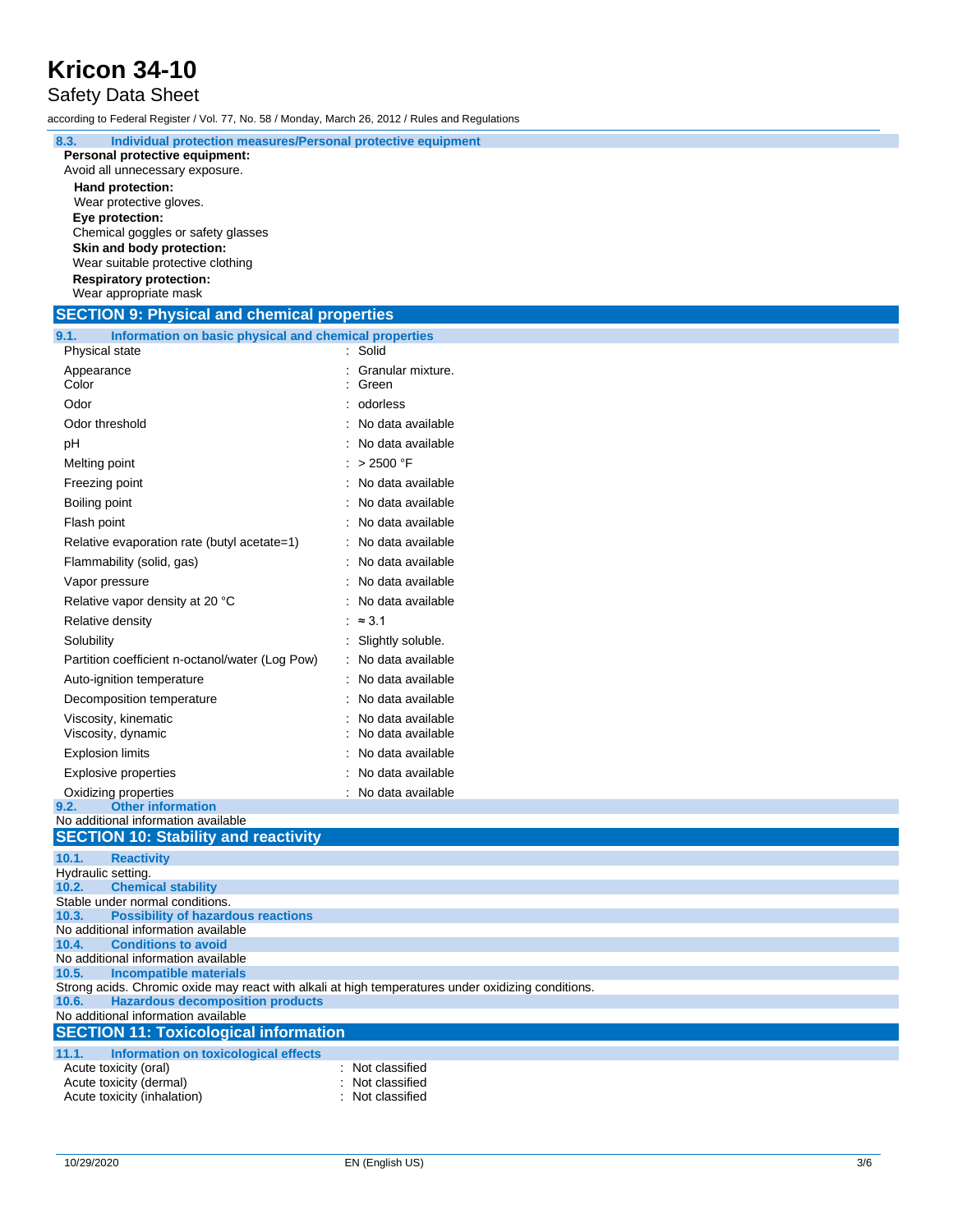#### Safety Data Sheet

according to Federal Register / Vol. 77, No. 58 / Monday, March 26, 2012 / Rules and Regulations

| aluminium oxide, non-fibrous (1344-28-1)                                                                                        |                                                                                                                             |  |  |
|---------------------------------------------------------------------------------------------------------------------------------|-----------------------------------------------------------------------------------------------------------------------------|--|--|
| LD50 oral rat<br>> 15900 mg/kg body weight (Equivalent or similar to OECD 401, Rat, Male / female,<br>Experimental value, Oral) |                                                                                                                             |  |  |
| LC50 Inhalation - Rat                                                                                                           | 7.6 mg/l air (Equivalent or similar to OECD 403, 1 h, Rat, Male, Experimental value, Inhalation<br>(aerosol))               |  |  |
| chromium(III) oxide (1308-38-9)                                                                                                 |                                                                                                                             |  |  |
| LD50 oral rat                                                                                                                   | > 15000 mg/kg body weight (OECD 401: Acute Oral Toxicity, Rat, Male, Experimental value,                                    |  |  |
|                                                                                                                                 | Oral)                                                                                                                       |  |  |
| LC50 Inhalation - Rat                                                                                                           | > 5.41 mg/l air (OECD 403: Acute Inhalation Toxicity, 4 h, Rat, Male / female, Experimental<br>value, Inhalation (aerosol)) |  |  |
| Skin corrosion/irritation                                                                                                       | Causes skin irritation.                                                                                                     |  |  |
| Serious eye damage/irritation                                                                                                   | Causes eye irritation.                                                                                                      |  |  |
| Respiratory or skin sensitization<br>Germ cell mutagenicity                                                                     | Not classified<br>Not classified                                                                                            |  |  |
| Carcinogenicity                                                                                                                 | May cause cancer (Inhalation).                                                                                              |  |  |
| Reproductive toxicity                                                                                                           | Not classified                                                                                                              |  |  |
| STOT-single exposure                                                                                                            | Not classified                                                                                                              |  |  |
| STOT-repeated exposure                                                                                                          | Not classified                                                                                                              |  |  |
| Aspiration hazard<br>Viscosity, kinematic                                                                                       | Not classified<br>No data available                                                                                         |  |  |
| Symptoms/effects after inhalation                                                                                               | May cause cancer by inhalation. Danger of serious damage to health by prolonged exposure                                    |  |  |
|                                                                                                                                 | through inhalation.                                                                                                         |  |  |
| Symptoms/effects after skin contact                                                                                             | Causes skin irritation.                                                                                                     |  |  |
| Symptoms/effects after eye contact                                                                                              | Causes eye irritation.                                                                                                      |  |  |
| <b>SECTION 12: Ecological information</b>                                                                                       |                                                                                                                             |  |  |
| 12.1.<br><b>Toxicity</b>                                                                                                        |                                                                                                                             |  |  |
| chromium(III) oxide (1308-38-9)                                                                                                 |                                                                                                                             |  |  |
| LC50 fish 1                                                                                                                     | > 2.9 µg/l (ISO 7346-1, 96 h, Danio rerio, Static system, Fresh water, Experimental value,<br>GLP)                          |  |  |
| 12.2.<br><b>Persistence and degradability</b>                                                                                   |                                                                                                                             |  |  |
| aluminium oxide, non-fibrous (1344-28-1)                                                                                        |                                                                                                                             |  |  |
| Persistence and degradability                                                                                                   | Not applicable.                                                                                                             |  |  |
| Chemical oxygen demand (COD)                                                                                                    | Not applicable                                                                                                              |  |  |
| <b>ThOD</b>                                                                                                                     | Not applicable                                                                                                              |  |  |
|                                                                                                                                 |                                                                                                                             |  |  |
| chromium(III) oxide (1308-38-9)                                                                                                 |                                                                                                                             |  |  |
| Persistence and degradability<br>Chemical oxygen demand (COD)                                                                   | Biodegradability in soil: not applicable. Biodegradability: not applicable.                                                 |  |  |
| ThOD                                                                                                                            | Not applicable (inorganic)<br>Not applicable (inorganic)                                                                    |  |  |
|                                                                                                                                 |                                                                                                                             |  |  |
| cristobalite (14464-46-1)                                                                                                       |                                                                                                                             |  |  |
| Persistence and degradability                                                                                                   | Mineral. Not applicable.                                                                                                    |  |  |
| Chemical oxygen demand (COD)                                                                                                    | Not applicable                                                                                                              |  |  |
| ThOD                                                                                                                            | Not applicable                                                                                                              |  |  |
| BOD (% of ThOD)                                                                                                                 | Not applicable                                                                                                              |  |  |
| <b>Bioaccumulative potential</b><br>12.3.                                                                                       |                                                                                                                             |  |  |
|                                                                                                                                 | aluminium oxide, non-fibrous (1344-28-1)                                                                                    |  |  |
| Bioaccumulative potential                                                                                                       | No data available.                                                                                                          |  |  |
| chromium(III) oxide (1308-38-9)                                                                                                 |                                                                                                                             |  |  |
| BCF fish 1                                                                                                                      | 260 - 800 (Lepomis macrochirus, Fresh water, Read-across, Fresh weight)                                                     |  |  |
| Bioaccumulative potential                                                                                                       | Potential for bioaccumulation (500 $\leq$ BCF $\leq$ 5000).                                                                 |  |  |
|                                                                                                                                 |                                                                                                                             |  |  |
| cristobalite (14464-46-1)                                                                                                       |                                                                                                                             |  |  |
|                                                                                                                                 | Bioaccumulative potential<br>No data available.                                                                             |  |  |
| <b>Mobility in soil</b><br>12.4.                                                                                                |                                                                                                                             |  |  |
| aluminium oxide, non-fibrous (1344-28-1)                                                                                        |                                                                                                                             |  |  |
| Ecology - soil                                                                                                                  | No data available.                                                                                                          |  |  |
| chromium(III) oxide (1308-38-9)                                                                                                 |                                                                                                                             |  |  |
| Surface tension<br>Not applicable (solid)                                                                                       |                                                                                                                             |  |  |
|                                                                                                                                 |                                                                                                                             |  |  |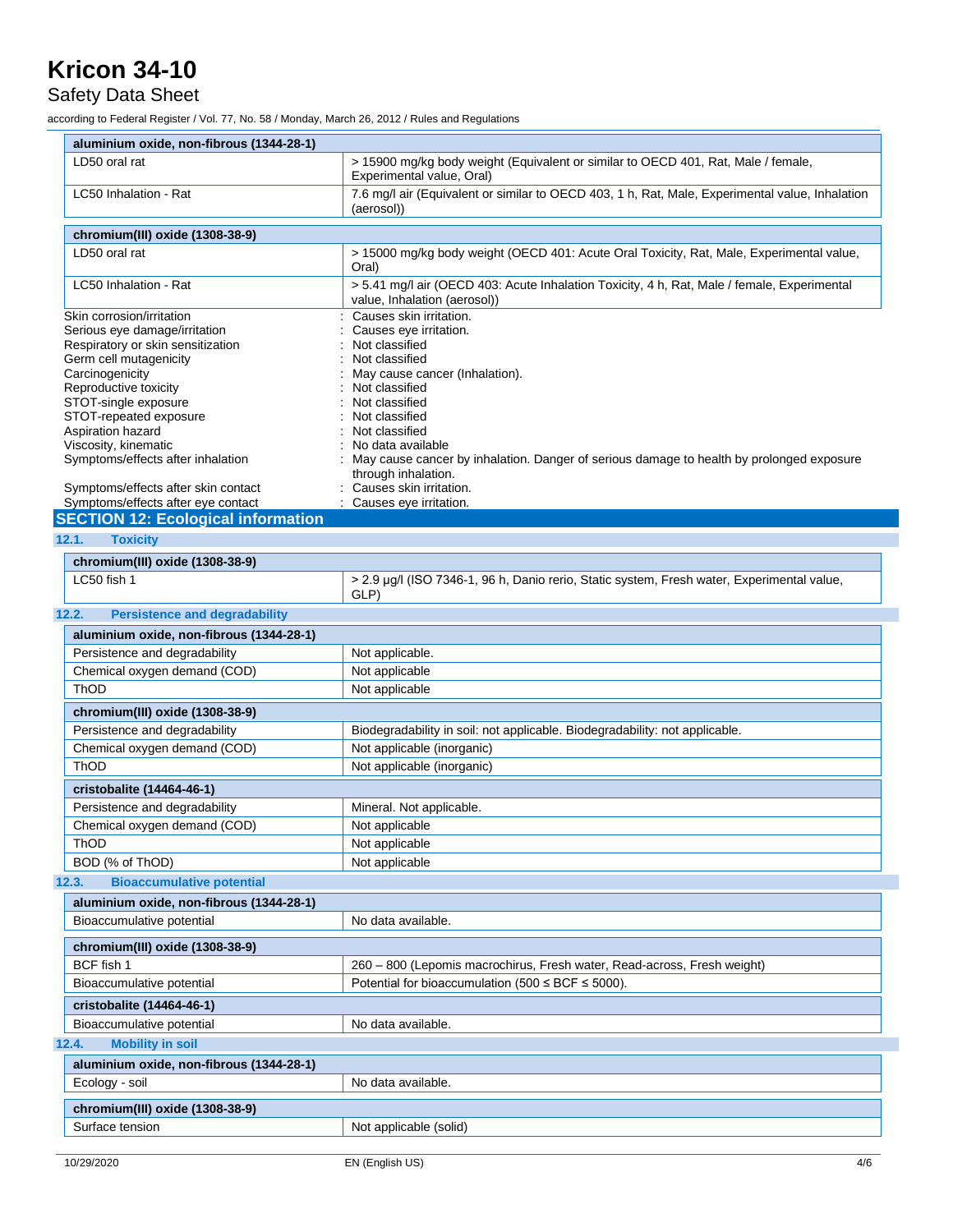#### Safety Data Sheet

according to Federal Register / Vol. 77, No. 58 / Monday, March 26, 2012 / Rules and Regulations

|                           |                                                                                          | chromium(III) oxide (1308-38-9)                                                                                                                                                                                                                                                                                      |                                                                                                                                                                                                                                                                                                            |  |  |
|---------------------------|------------------------------------------------------------------------------------------|----------------------------------------------------------------------------------------------------------------------------------------------------------------------------------------------------------------------------------------------------------------------------------------------------------------------|------------------------------------------------------------------------------------------------------------------------------------------------------------------------------------------------------------------------------------------------------------------------------------------------------------|--|--|
| Ecology - soil            |                                                                                          |                                                                                                                                                                                                                                                                                                                      | Adsorbs into the soil.                                                                                                                                                                                                                                                                                     |  |  |
| cristobalite (14464-46-1) |                                                                                          |                                                                                                                                                                                                                                                                                                                      |                                                                                                                                                                                                                                                                                                            |  |  |
| Ecology - soil            |                                                                                          |                                                                                                                                                                                                                                                                                                                      | No data available.                                                                                                                                                                                                                                                                                         |  |  |
|                           | 12.5.                                                                                    | <b>Other adverse effects</b>                                                                                                                                                                                                                                                                                         |                                                                                                                                                                                                                                                                                                            |  |  |
|                           |                                                                                          | No additional information available                                                                                                                                                                                                                                                                                  |                                                                                                                                                                                                                                                                                                            |  |  |
|                           |                                                                                          | <b>SECTION 13: Disposal considerations</b>                                                                                                                                                                                                                                                                           |                                                                                                                                                                                                                                                                                                            |  |  |
|                           | 13.1.                                                                                    | <b>Disposal methods</b>                                                                                                                                                                                                                                                                                              |                                                                                                                                                                                                                                                                                                            |  |  |
|                           | Additional information                                                                   | Product/Packaging disposal recommendations                                                                                                                                                                                                                                                                           | : Do not discharge into the sewer.<br>Chromite $(Cr^*+3)$ may in normal use be converted chemically to a chromate $(Cr^*+6)$ .                                                                                                                                                                             |  |  |
|                           |                                                                                          |                                                                                                                                                                                                                                                                                                                      | Hexavalent chromium (Cr*+6) is considered a hazardous material.                                                                                                                                                                                                                                            |  |  |
|                           |                                                                                          | <b>SECTION 14: Transport information</b>                                                                                                                                                                                                                                                                             |                                                                                                                                                                                                                                                                                                            |  |  |
|                           | <b>Department of Transportation (DOT)</b><br>In accordance with DOT                      |                                                                                                                                                                                                                                                                                                                      |                                                                                                                                                                                                                                                                                                            |  |  |
|                           | Not regulated                                                                            | <b>Transportation of Dangerous Goods</b>                                                                                                                                                                                                                                                                             |                                                                                                                                                                                                                                                                                                            |  |  |
|                           | Not regulated                                                                            |                                                                                                                                                                                                                                                                                                                      |                                                                                                                                                                                                                                                                                                            |  |  |
|                           | <b>Transport by sea</b>                                                                  |                                                                                                                                                                                                                                                                                                                      |                                                                                                                                                                                                                                                                                                            |  |  |
|                           | Not regulated                                                                            |                                                                                                                                                                                                                                                                                                                      |                                                                                                                                                                                                                                                                                                            |  |  |
|                           | <b>Air transport</b>                                                                     |                                                                                                                                                                                                                                                                                                                      |                                                                                                                                                                                                                                                                                                            |  |  |
|                           | Not regulated                                                                            |                                                                                                                                                                                                                                                                                                                      |                                                                                                                                                                                                                                                                                                            |  |  |
|                           |                                                                                          | <b>SECTION 15: Regulatory information</b>                                                                                                                                                                                                                                                                            |                                                                                                                                                                                                                                                                                                            |  |  |
|                           |                                                                                          | 15.1. US Federal regulations                                                                                                                                                                                                                                                                                         |                                                                                                                                                                                                                                                                                                            |  |  |
|                           |                                                                                          | Kricon 34-10 (Mixture)                                                                                                                                                                                                                                                                                               |                                                                                                                                                                                                                                                                                                            |  |  |
|                           | Note                                                                                     |                                                                                                                                                                                                                                                                                                                      | This information must be included in all SDS's that are copied and distributed for this material.                                                                                                                                                                                                          |  |  |
|                           |                                                                                          | All components of this product are listed, or excluded from listing, on the United States Environmental Protection Agency Toxic<br>Substances Control Act (TSCA) inventory                                                                                                                                           |                                                                                                                                                                                                                                                                                                            |  |  |
|                           |                                                                                          | aluminium oxide, non-fibrous (1344-28-1)                                                                                                                                                                                                                                                                             |                                                                                                                                                                                                                                                                                                            |  |  |
|                           |                                                                                          |                                                                                                                                                                                                                                                                                                                      | Not subject to reporting requirements of the United States SARA Section 313                                                                                                                                                                                                                                |  |  |
|                           | Note                                                                                     | Note: The section 313 chemical list contains "CAS # 1344-28-1 Aluminum Oxide (Fibrous forms)"; the Aluminum oxide contained in<br>this product is non-fibrous, and thus is not a section 313 material. Only manufacturing, processing, or otherwise use of aluminum<br>oxide in the fibrous form triggers reporting. |                                                                                                                                                                                                                                                                                                            |  |  |
|                           |                                                                                          | chromium(III) oxide (1308-38-9)                                                                                                                                                                                                                                                                                      |                                                                                                                                                                                                                                                                                                            |  |  |
|                           | Subject to reporting requirements of United States SARA Section 313                      |                                                                                                                                                                                                                                                                                                                      |                                                                                                                                                                                                                                                                                                            |  |  |
|                           |                                                                                          | 15.2. International regulations                                                                                                                                                                                                                                                                                      |                                                                                                                                                                                                                                                                                                            |  |  |
|                           | <b>CANADA</b>                                                                            |                                                                                                                                                                                                                                                                                                                      |                                                                                                                                                                                                                                                                                                            |  |  |
|                           |                                                                                          | aluminium oxide, non-fibrous (1344-28-1)                                                                                                                                                                                                                                                                             |                                                                                                                                                                                                                                                                                                            |  |  |
|                           | Listed on the Canadian DSL (Domestic Substances List)                                    |                                                                                                                                                                                                                                                                                                                      |                                                                                                                                                                                                                                                                                                            |  |  |
|                           | Calcium Aluminate Cement (65997-16-2)                                                    |                                                                                                                                                                                                                                                                                                                      |                                                                                                                                                                                                                                                                                                            |  |  |
|                           | Listed on the Canadian DSL (Domestic Substances List)                                    |                                                                                                                                                                                                                                                                                                                      |                                                                                                                                                                                                                                                                                                            |  |  |
|                           | chromium(III) oxide (1308-38-9)<br>Listed on the Canadian DSL (Domestic Substances List) |                                                                                                                                                                                                                                                                                                                      |                                                                                                                                                                                                                                                                                                            |  |  |
|                           | cristobalite (14464-46-1)                                                                |                                                                                                                                                                                                                                                                                                                      |                                                                                                                                                                                                                                                                                                            |  |  |
|                           | Listed on the Canadian DSL (Domestic Substances List)                                    |                                                                                                                                                                                                                                                                                                                      |                                                                                                                                                                                                                                                                                                            |  |  |
|                           | <b>EU-Regulations</b>                                                                    |                                                                                                                                                                                                                                                                                                                      |                                                                                                                                                                                                                                                                                                            |  |  |
|                           |                                                                                          | No additional information available                                                                                                                                                                                                                                                                                  |                                                                                                                                                                                                                                                                                                            |  |  |
|                           | <b>National regulations</b>                                                              | No additional information available                                                                                                                                                                                                                                                                                  |                                                                                                                                                                                                                                                                                                            |  |  |
|                           | 15.3. US State regulations                                                               |                                                                                                                                                                                                                                                                                                                      |                                                                                                                                                                                                                                                                                                            |  |  |
|                           | Kricon 34-10 (Mixture)                                                                   |                                                                                                                                                                                                                                                                                                                      |                                                                                                                                                                                                                                                                                                            |  |  |
|                           | - Other information                                                                      | U.S. - California - Proposition 65                                                                                                                                                                                                                                                                                   | This product contains chromite (Cr*+3) which may in normal use, be converted chemically to a chromate<br>(Cr*+6) hexavalent chrome, a chemical known to the State of California to cause cancer. This product contains<br>crystalline silica, a chemical known to the state of California to cause cancer. |  |  |